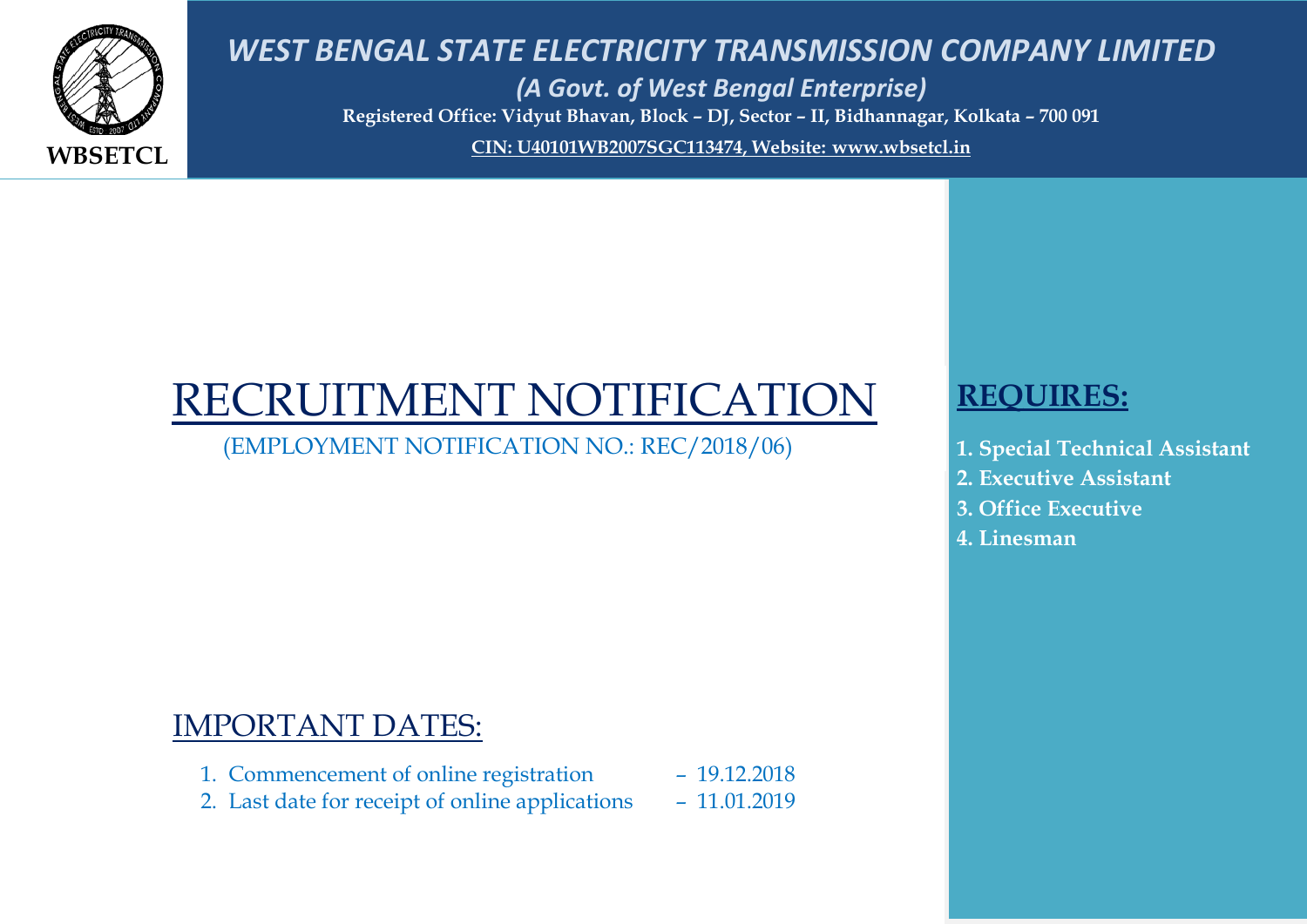## **COMPANY'S PROFILE**

**West Bengal State Electricity Transmission Company Limited (WBSETCL)** is the State Transmission Utility (STU) of West Bengal and presently owns and operates total 128 nos of Sub-Stations ranging from 66 kV to 400 kV with total installed capacity of 29883 MVA. It is the constant endeavour of WBSETCL to ensure grid stability across the State of West Bengal as well as in the Eastern Region of the Nation and have always maintained the system availability of more than 99.85%. In order to provide quality power and stable voltage to each and every corner of West Bengal, WBSETCL has laid transmission line network of 13599 ckm and constantly expanding the same.

Since its incorporation, WBSETCL has been making profit consistently. Its Annual Turnover of Rs. 1350 Crore in the Financial Year 2017-18. It is committed for comprehensive socio-economic growth of every citizen of the State of West Bengal, which in turn will act as a catalyst of growth in this very important Eastern Part of the Nation. WBSETCL believes that it not only **"Transmits Power"** but also **"Transmits Happiness"**. It is the recipient of several prestigious awards including **the Best Power Transmission Company Runner up Award, 2018.**

#### **DETAILS OF THE POSTS**

| <b>POST</b><br><b>CODE</b> | <b>NAME OF</b><br><b>THE POST</b> | NO.<br><b>OF</b><br><b>POST</b> | <b>PAY SCALE</b>                                                                                                                      | <b>REQUIRED QUALIFICATION</b>                                                                                                                                                     | <b>GROSS</b><br><b>REMUNERATI</b><br><b>ON PER</b><br><b>MONTH AT</b><br><b>ENTRY LEVEL</b> |
|----------------------------|-----------------------------------|---------------------------------|---------------------------------------------------------------------------------------------------------------------------------------|-----------------------------------------------------------------------------------------------------------------------------------------------------------------------------------|---------------------------------------------------------------------------------------------|
| 01                         | Special<br>Technical<br>Assistant | 35                              | $PB-2$<br>$Rs. 6300/- Rs.$<br>20200/- & Grade Pay<br>of Rs. 4400/- (with<br>higher initial start at<br>Rs. 9000/- in the<br>Band Pay) | time 3 years' Diploma in Electronics and Tele-<br>Full<br>Communication/Radio/Wireless Engineering from an Institute<br>recognized duly by W.B. State Council of Tech. Education. | Rs. 34030/-                                                                                 |
| 02                         | Executive<br>Assistant            | 37                              | $PB-2$<br>$Rs. 6300/ - Rs.$<br>20200/- & Grade Pay<br>of Rs. $3600/-$                                                                 | Passed Graduation with 40% marks and proficiency in English<br>language with minimum speed of 80 words per minute in short<br>hand. Proficiency in operation of MS Office.        | Rs. 25055/                                                                                  |

WBSETCL invites online application from the eligible Indian Citizens to fill-up the following vacancies at its different offices: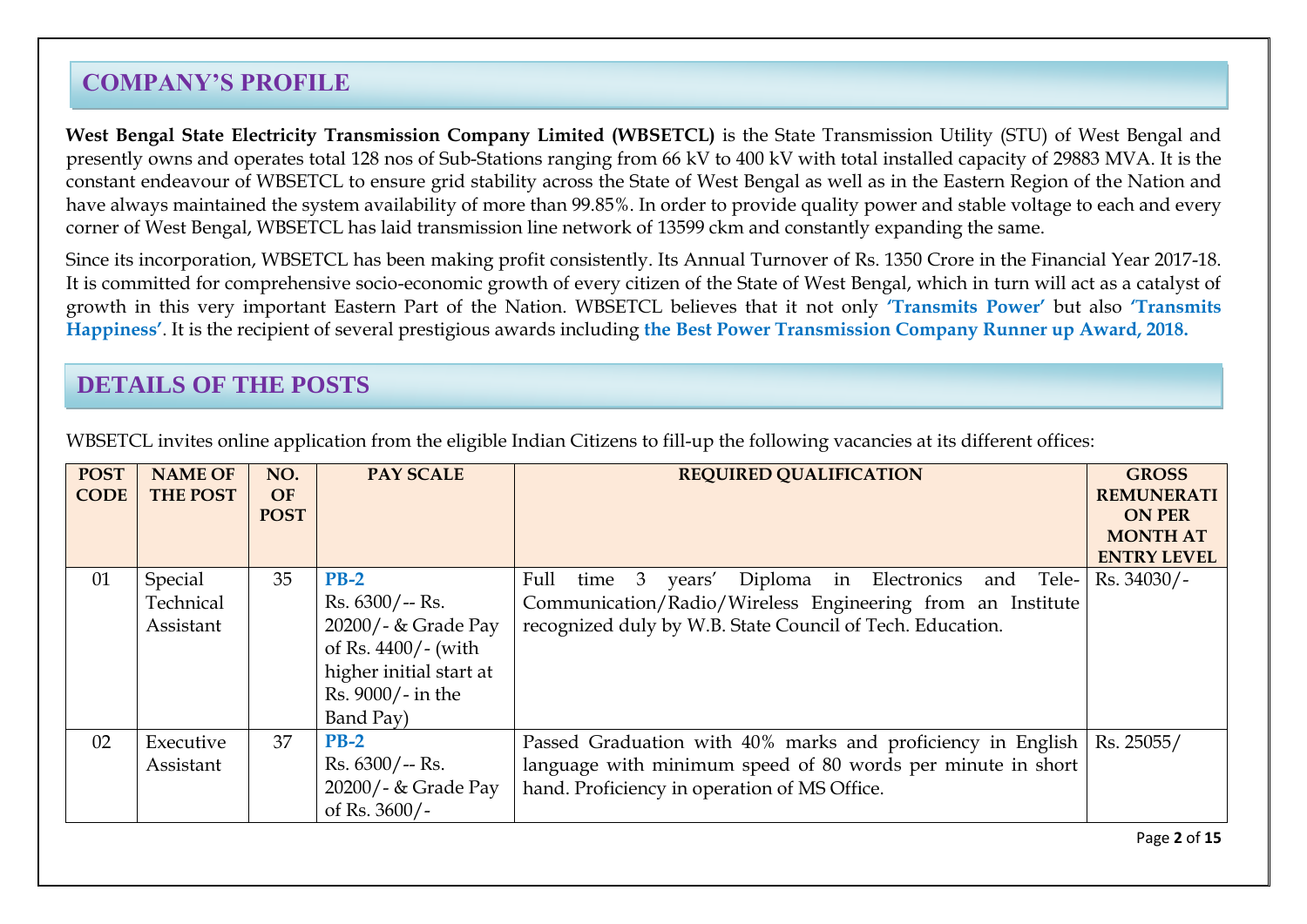| 20200/- & Grade Pay<br>in any Discipline with minimum 50% marks in H. S.<br>of Rs. 3600/-<br>level and<br>• Must have passed certificate course / any other courses<br>on computer from the Institute indicated below:<br>i. 'O' Level Course of DOEACC Society, Govt. of India<br><b>or</b><br>ii. One Year course in Computer Application from any<br>Institute recognized by West Bengal State Council of<br><b>Technical Education or</b><br>iii. One year diploma course in Modern office Practice and<br>management from any institute recognized by WB<br>State Council of Technical Education or<br>iv. Course of Computer Operation and programming<br>Assistant (Basic Skill and / or Advance skill) from<br>Regional Vocational Training Institute, Director<br>General of Training & Employment, Govt. of India or<br>v. Secretarial practices (Basic Skill and/or Advance Skill)<br>from Regional Vocational Training Institute, Director<br>General of Training & Employment, Govt. of India or<br>vi. Passed twelve standards in vocational stream from<br>State Council of Vocational Training, Govt. of West<br>Bengal with any of the following combination:<br>a) Computer fundamentals and Programming and<br>Computer Assembly and Maintenance. |  |
|----------------------------------------------------------------------------------------------------------------------------------------------------------------------------------------------------------------------------------------------------------------------------------------------------------------------------------------------------------------------------------------------------------------------------------------------------------------------------------------------------------------------------------------------------------------------------------------------------------------------------------------------------------------------------------------------------------------------------------------------------------------------------------------------------------------------------------------------------------------------------------------------------------------------------------------------------------------------------------------------------------------------------------------------------------------------------------------------------------------------------------------------------------------------------------------------------------------------------------------------------------------------|--|
| b) IT enabled services and Computer Fundamentals<br>and Programming                                                                                                                                                                                                                                                                                                                                                                                                                                                                                                                                                                                                                                                                                                                                                                                                                                                                                                                                                                                                                                                                                                                                                                                                  |  |
| · 3 years full time Bachelor Degree in Computer<br>Application (BCA) or Bachelor Degree in Business<br>Administration (BBA) or Bachelor Degree in Science<br>with Honours with Statistics or Bachelor Degree in any                                                                                                                                                                                                                                                                                                                                                                                                                                                                                                                                                                                                                                                                                                                                                                                                                                                                                                                                                                                                                                                  |  |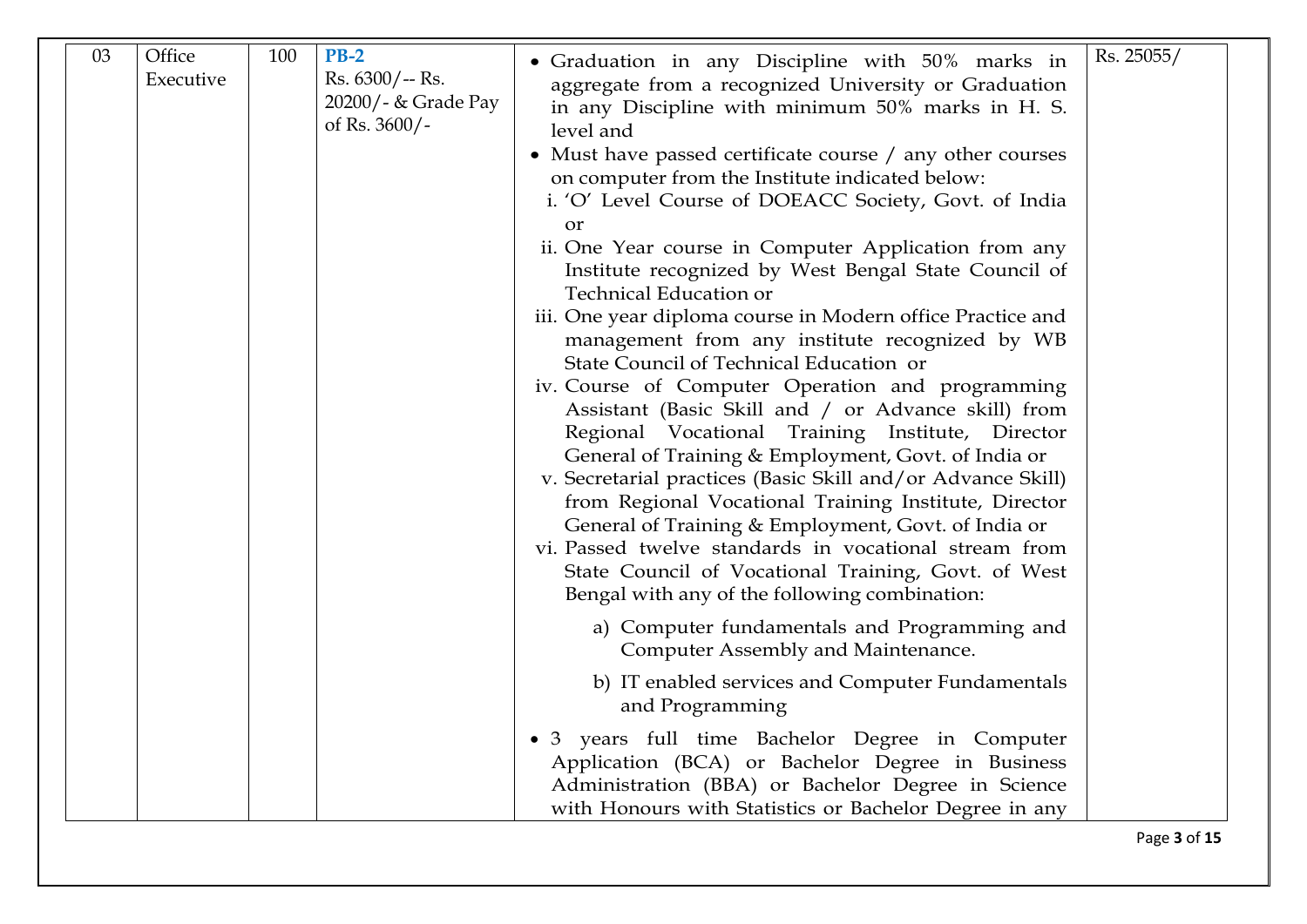|    |          |     |                     | stream with Computer Application / Computer Science<br>as a pass subject with 50% in aggregate from a |  |
|----|----------|-----|---------------------|-------------------------------------------------------------------------------------------------------|--|
|    |          |     |                     | recognized University or 50% in HS with 3 years full                                                  |  |
|    |          |     |                     | time Degree in the Bachelor level with the subjects                                                   |  |
|    |          |     |                     | indicated in the foregoing lines of this provision.                                                   |  |
| 04 | Linesman | 150 | $PB-2$              | Madhyamik or equivalent plus Trade Certificate under NCVT from   Rs. 22605/-                          |  |
|    |          |     | $Rs. 6300/- Rs.$    | any ITI under Director of Industrial Training, Govt. of West Bengal                                   |  |
|    |          |     | 20200/- & Grade Pay | in the trade (2 years' duration): Wireman or Electrician.                                             |  |
|    |          |     | of Rs. $2600/-$     | Finally selected candidates will have to undergo 03 (three) months                                    |  |
|    |          |     |                     | training in the Staff Training Centre of WBSETCL at Kalyani and                                       |  |
|    |          |     |                     | their absorption to the post of Linesman will be subject to passing                                   |  |
|    |          |     |                     | in the written examination to be conducted by WBSETCL authority                                       |  |
|    |          |     |                     | after completion of the training.                                                                     |  |

**Note***:* 

- **The applicants, completing the qualifying degree / diploma from University / Institutions duly recognized by UGC/AICTE, as the case may be, shall only be eligible to apply. Degree from Open University / Distance Learning mode/ Part time / Sandwich Course shall not be considered.**
- **Students of final semester of degree/diploma will be eligible to appear for written test but the result of the final examination need be submitted invariably before the date of interview, failing which the candidate will not be considered in the selection procedure.**
- **No qualification other than those stated in the above layout against each post will be considered.**
- **The number of posts, as notified above, may vary.**

## **CAREER PROSPECT**

The Company offers professional work environment with modern technology & system. The Company is in the process of modernizing and updating its activities with IT enabled services. It offers time bound / vacancy based promotion to the employees with higher responsibility depending upon their sincerity, initiative and merit.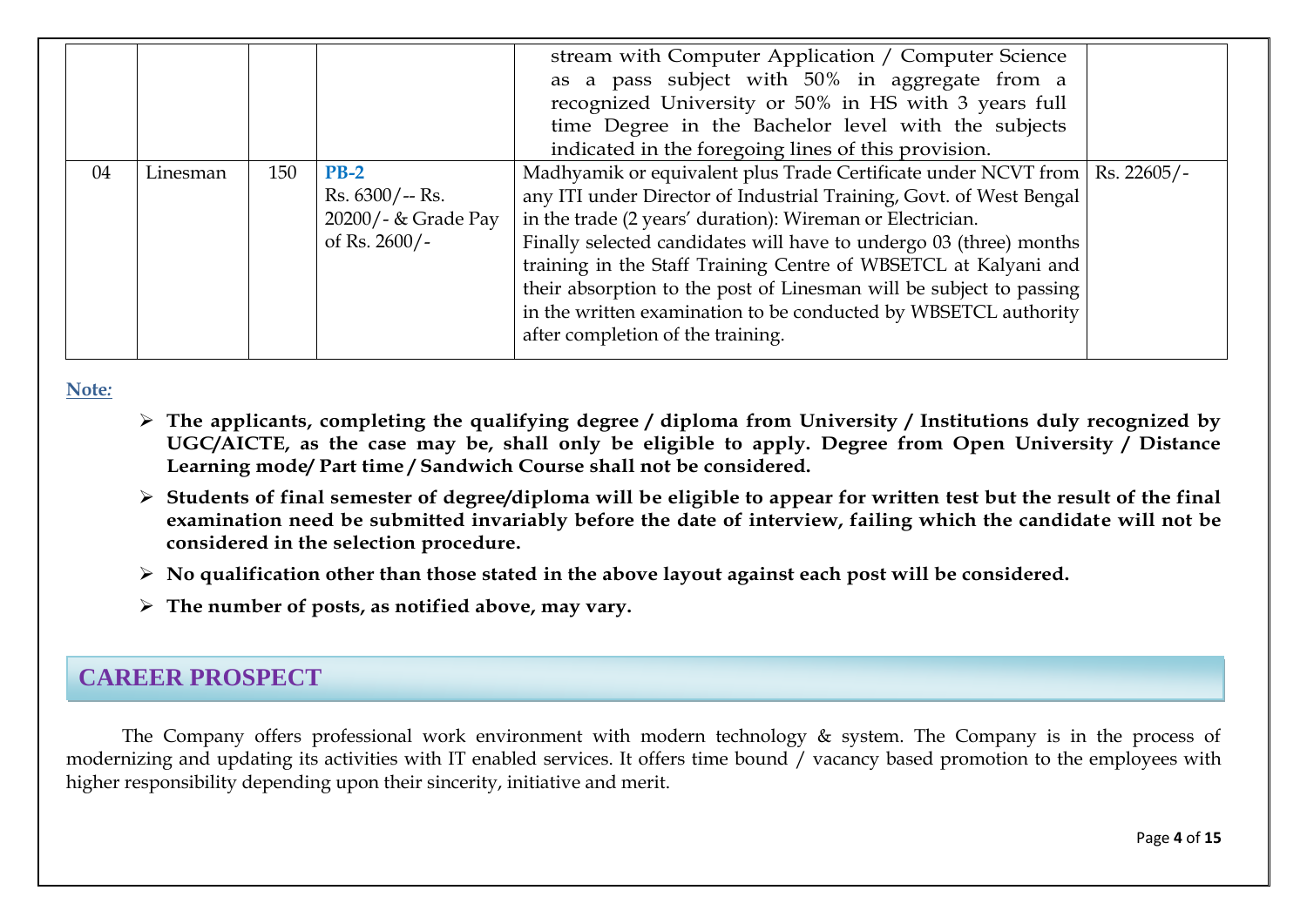The selected candidates shall undergo extensive orientation / on-the-job and class room training in the Company's training centre / establishments during the period of probation. On successful completion of probation, they may be confirmed under the Company as per rules.

## **COMPENSATION / PAY**

In addition to Basic Pay & Grade Pay, the posts also carry DA, HRA, Medical Allowance, Electricity Allowance, Hill Compensatory Allowance, LTC / HTC, EPF, Gratuity, Benefits for Indoor treatment in leading hospitals for Self & Dependents, Leave Encashment, Children Education Expenses and other allowances as per the Rules of the Company.

## **AGE LIMIT & RELAXATION**

**The age of the applicant should be between 18 to 27 years as on 01.01.2018**. Age relaxation for SC/ST and OBC-A/B candidates will be **5 years** and **3 years** respectively. Ex-Serviceman candidate will get age relaxation according to the applicable rules. **SC / ST / OBC-A & OBC-B candidates from the states other than West Bengal shall be treated as General Candidates. PWD candidates will get Age relaxation up to 45 years of age.** The limits of date of birth to be eligible to apply are mentioned below:

| <b>LOWER LIMIT OF DATE OF BIRTH</b> | <b>UPPER LIMIT OF DATE OF BIRTH (Born on or after)</b> |            |            |            |  |  |  |  |
|-------------------------------------|--------------------------------------------------------|------------|------------|------------|--|--|--|--|
| (Born on or before)                 | <b>UR</b>                                              | SC/ST      | $OBC-A/B$  | <b>PWD</b> |  |  |  |  |
| 01.01.2000                          | 01.01.1991                                             | 01.01.1986 | 01.01.1988 | 01.01.1973 |  |  |  |  |

## **RESERVATION**

Reservation for all posts will be made as per the guidelines issued by the Govt. of West Bengal from time to time. **SC / ST / OBC-A & OBC-B candidates from the states other than West Bengal have to apply as General Candidate.** The vacancies against Exempted Category will be filled up as per the Rules of the Govt. of West Bengal.

The category wise vacancy positions in respect of different posts as mentioned above are as follows: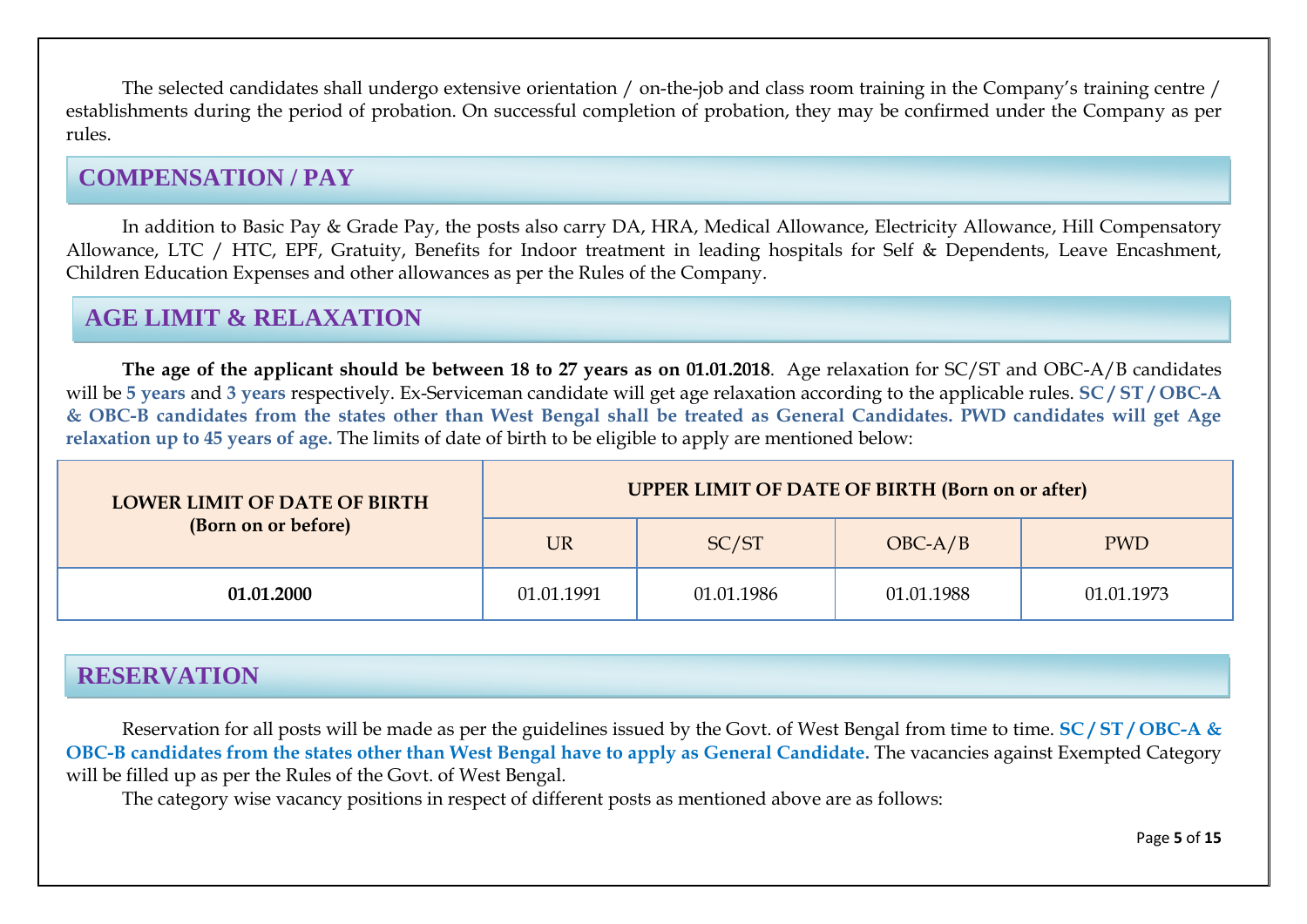| SI.<br>No.       | <b>Name of the Post</b>                      | <b>UR</b>            | <b>UR</b><br>(EC) | <b>UR</b><br>(EXS) | <b>UR</b><br>(MS) | <b>UR</b><br>(PH) | OBC-<br>A | OBC-<br>A(EC) | <b>OBC-A</b><br>(EX, S) | OBC-<br>B     | OBC-<br>B(EC) | OBC-B<br>(EX.S)  | <b>SC</b> | <b>SC</b><br>(EC) | <b>SC</b><br>(Ex. S) | <b>ST</b>    | <b>ST</b><br>(EC) | <b>ST</b><br>(EX. S) | <b>Total</b> |
|------------------|----------------------------------------------|----------------------|-------------------|--------------------|-------------------|-------------------|-----------|---------------|-------------------------|---------------|---------------|------------------|-----------|-------------------|----------------------|--------------|-------------------|----------------------|--------------|
|                  | <b>Special Technical</b><br><b>Assistant</b> | $\blacksquare$<br>11 |                   |                    |                   |                   |           |               | $\bf{0}$                | ◢             | 0             | $\boldsymbol{0}$ | $\angle$  |                   |                      |              |                   | $\mathbf 0$          | 35           |
| $\overline{2}$   | <b>Executive</b><br><b>Assistant</b>         | 4                    | Δ                 |                    |                   |                   | h         |               | $\mathbf 0$             | ◠<br>نم       | 0             | 0                | <b>10</b> | ◠<br>◢            | $\mathbf{0}$         | $\mathbf{R}$ |                   | $\bf{0}$             | 37           |
| 3                | <b>Office Executive</b>                      | 28                   | 16                | 4                  | ◢                 |                   | 8         |               | $\mathbf 0$             | a             | ◠<br>车        | $\bf{0}$         | 14        | 7                 |                      | 4            |                   | $\mathbf 0$          | 100          |
| $\boldsymbol{4}$ | Linesman                                     | 45                   | 24                |                    |                   |                   | <b>10</b> |               | $\mathbf 0$             | $\Omega$<br>O | ◠<br>ັ        | 0                | 21        | 10                |                      | O            |                   | 0                    | 150          |
|                  | <b>Total</b>                                 | 88                   | 49                | 10                 | 07                | 11                | 27        | <b>11</b>     | $\bf{0}$                | 18            | 05            | $\boldsymbol{0}$ | 49        | 22                | 04                   | 14           | 07                | $\mathbf 0$          | 322          |

## **RESERVATION FOR MERITORIOUS SPORTS PERSONS**

The Recruitment of Sports persons against reserved vacancies shall be restricted only to the following sports events:

1) Football; 2) Cricket; 3) Athletics; 4) Badminton; 5) Table Tennis;

In order to be eligible, the applicant must produce requisite certificates issued by the respective Competent Authorities in the format as applicable in terms of **Govt. of West Bengal Notifications** and as shown below:

| Level                                           | <b>COMPETENT AUTHORITY</b>                                                                                                        |
|-------------------------------------------------|-----------------------------------------------------------------------------------------------------------------------------------|
| <b>International Competition</b>                | Secretary of the National Federation/National Association of the Sports concerned.                                                |
| <b>National Competition</b>                     | Secretary of the State Association of the Sports concerned.                                                                       |
| <b>Inter-University Tournament</b>              | Dean/Director of Sports or other officer in overall charge of Sports of the University concerned.                                 |
| National Sports / Games for School<br>Education | Director or Deputy Director in overall charge of Sports/Games for Schools in the Directorate of<br>School Education, West Bengal. |

The following categories of Meritorious Sportspersons shall be given preference in recruitment.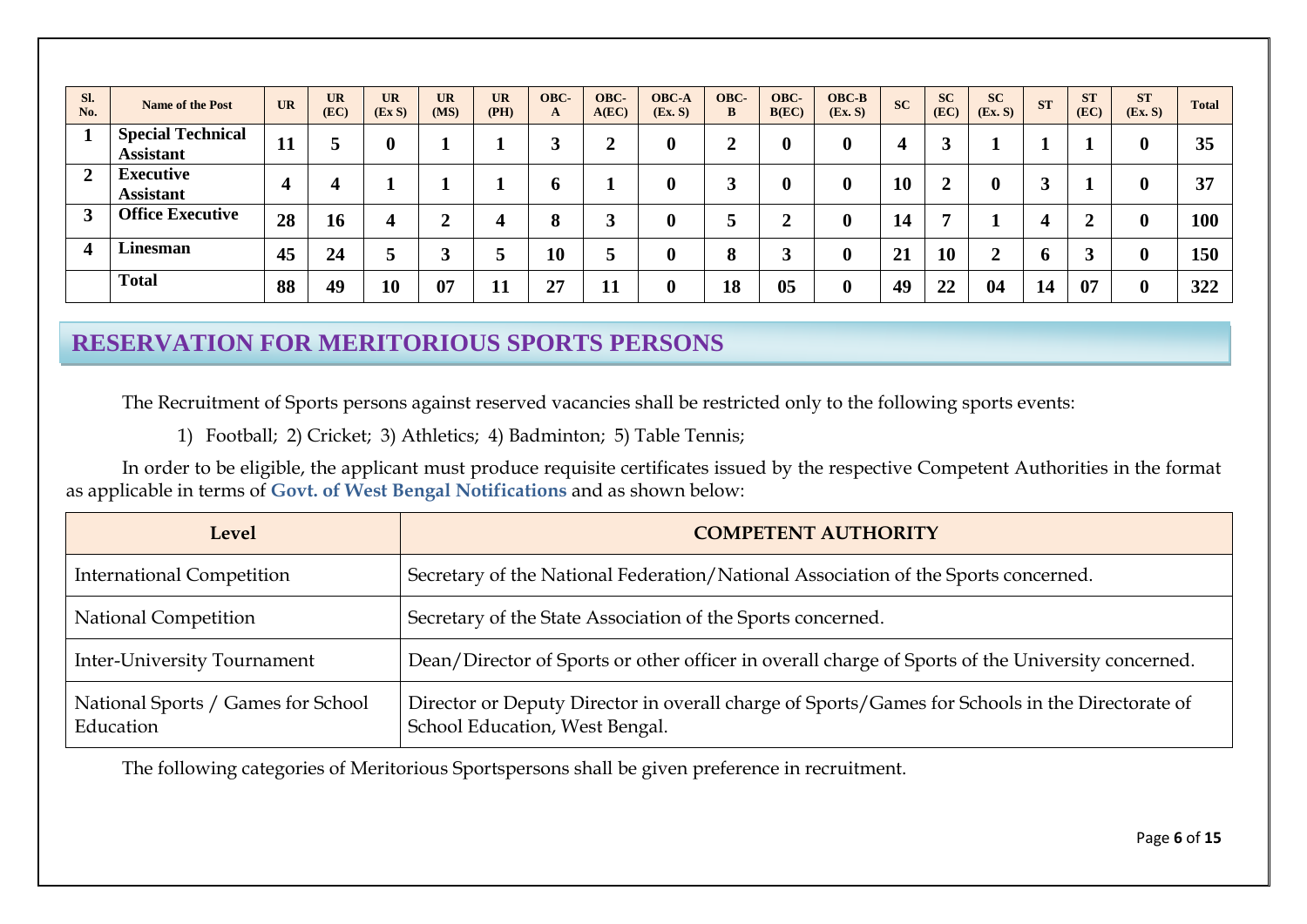- a) Those who have represented West Bengal or India in a National or International Competition in sports discipline mentioned above.
- b) Those who have represented a University in an Inter-University Tournament conducted by Inter-University Sports Board in any Sports discipline mentioned above.
- c) Those who have represented State School Teams in National Competition for Schools conducted by all India School Games Federation in any spots discipline mentioned above.

## **RESERVATION FOR PERSONS WITH DISABILITIES**

Under Section 33 of the Persons with Disabilities (Equal Opportunities, Protection of Right and Full Participation) Act 1955 only such persons would be eligible for reservation who suffers from not less than 40% of relevant disability and are certified by a Medical Board constituted by the Central/State Govt.

Accordingly, candidates with the following disabilities are eligible to apply. Candidates claiming such benefits should produce certificate in original (issued by the Competent Authority on or before the last date of online submission of application in the prescribed format available at the end of this advertisement) in support of their claim at the time of Interview/at any stage of the process if allotted to any of the Participating Organizations. Persons with Disabilities will have to work in Branches/Offices as identified by the respective Participating Organization.

#### *Visually Impaired (VI)*

Blindness refers to condition where a person suffers from any of the following conditions namely (i) Total absence of sight, (ii) Visual acuity not exceeding 6/60 or 20/200 (Snellen) in the better eye with correcting lenses, (iii) Limitation of the field of vision subtending in angle of 20 degrees or worse.

Low vision means a person with impairment of visual functionality even after treatment or standard refractive correction but who uses or is potentially capable of using vision for the planning of execution of a task with appropriate assistive device.

#### *Deaf & Hearing Impaired (HI)*

The deaf are those persons in whom the sense of hearing is non-functional for ordinary purposes of life i.e., total loss of hearing in both ears. They do not hear; understand sounds at all even with amplified speech. Hearing impairment means loss of sixty decibels or more in the better ear in the conversation range of frequencies.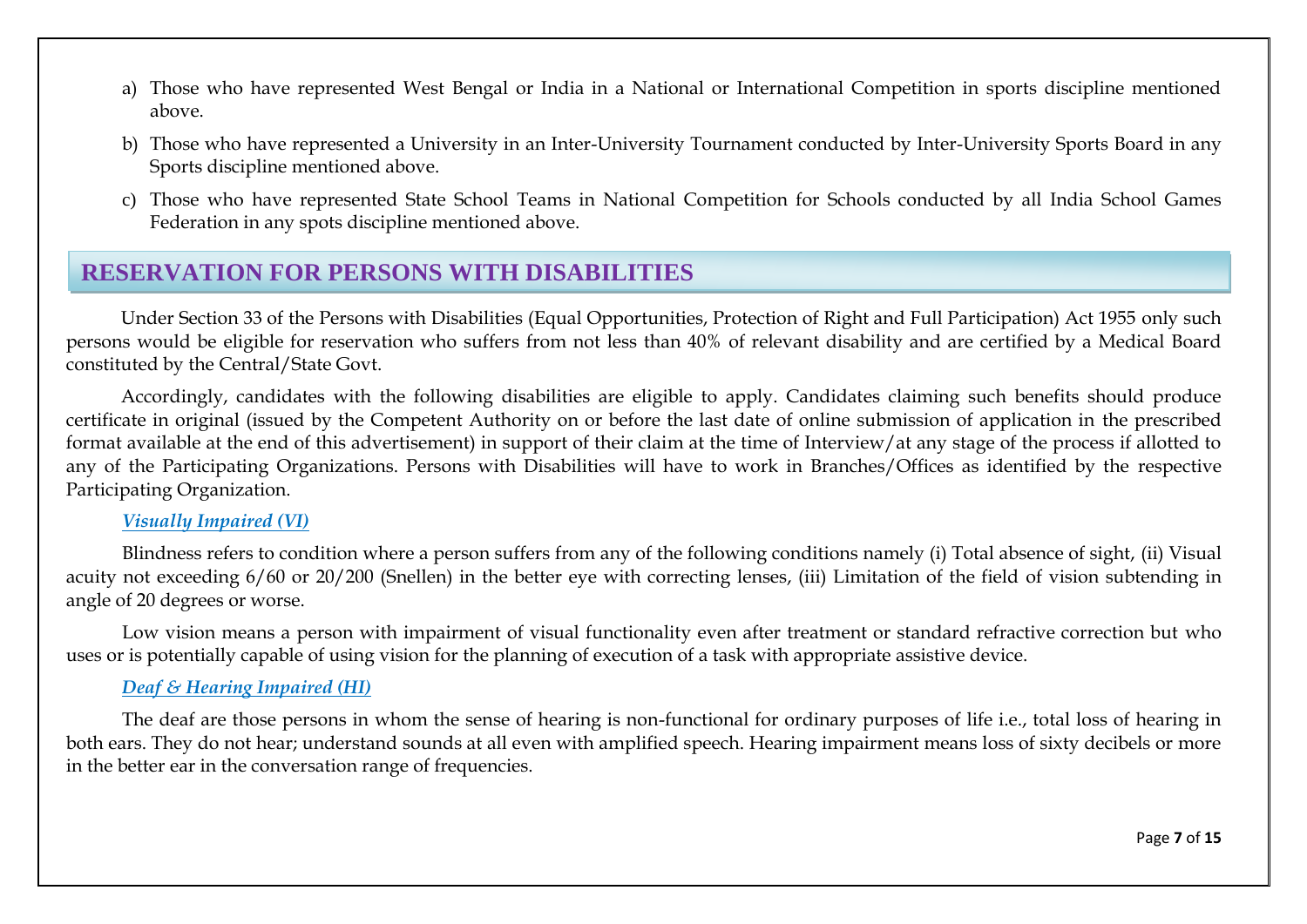#### *Orthopedically Challenged (OC)*

Only those Orthopedically Challenged candidates who have locomotor disability or cerebral palsy with locomotor impairment of minimum of 40% and only those who fall in the following categories are eligible to apply:

- BL Both legs affected but not arms
- OA One arm affected (R or L):– a) Impaired reach; b) Weakness of grip; c) Ataxia

OL – One leg affected (R or L)

MW – Muscular weakness and limited physical endurance.

## **RELAXATION AGAINST CANCELLED NOTIFICATION NO. REC/2016/01**

The applicants for the post of **Office Executive and Stenographer (renamed as Executive Assistant)** against Notification No REC/2016/01, who appeared in the Written Test, held on 27.03.2016, shall be eligible for applying for the post of Office Executive and Executive Assistant, respectively. These candidates will get relaxation in upper age limit and will not be required to pay any Application Fee if they are applying for the respective posts. This relaxation is given to the candidates owing to the cancellation of the recruitment process for the said posts against Notification No REC/2016/01.

#### **MODE OF SELECTION**

Selection of candidates for all posts will be made on the basis of the performance of the eligible candidates in the Written Test, Computer Proficiency Test (CPT)/Stenography Test (where applicable) and Personal Interview. Based on the performance of the candidates in the Written Test, the shortlisted candidates will be called for Computer Proficiency Test (CPT)/Stenography Test in **1:5 ratio** for the posts of Office Executive and Executive Assistant respectively in each category as per notified vacancy strictly as per merit. For all the notified posts, the candidates will be shortlisted for Interview in **1:3 ratio** in each category based on their performance in the Written Test/CPT/Stenography test.

In case of tie in score (combined) for any post, for determining merit position under this Notification, the following methods will be adopted by WBSETCL:

- a) In case of two or more candidates scoring equal marks (combined), the candidate senior in age will be given preference.
- b) If the aggregate/combined marks and also the date of birth be same, the candidate scoring higher in written examination will be given preference.

The schemes of various tests for selection are as follows: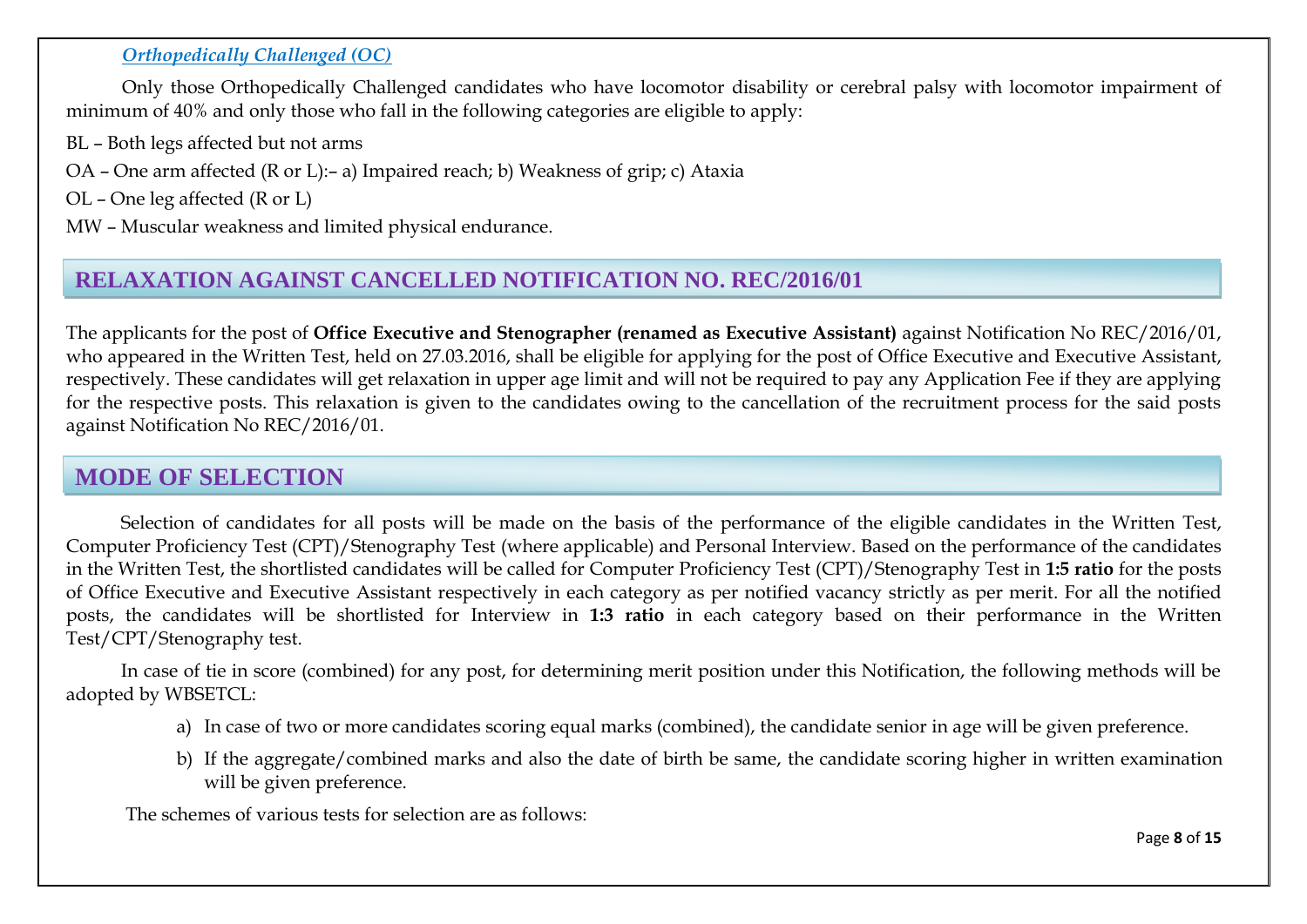#### **A. WRITTEN TEST**

The segments wise mark distribution of the written examination will be as follows:

| <b>POST NAME</b>                               | <b>TOTAL</b><br><b>MARKS</b> | <b>TOTAL</b><br><b>TIME</b> | $(PART - A)$ | DOMAIN MARKS GENERAL APTITUDE ENGLISH TEST BENGALI / NEPALI<br>$(PART - B)$ | $(PART - C)$ | <b>TEST (PART - D)</b> |
|------------------------------------------------|------------------------------|-----------------------------|--------------|-----------------------------------------------------------------------------|--------------|------------------------|
| <b>Special Technical</b><br>Assistant/Linesman | 100                          | 90 minutes                  | 60           | 20                                                                          | 15           |                        |

| <b>POST NAME</b>                                        | <b>TOTAL</b><br><b>MARKS</b> | <b>TOTAL</b><br><b>TIME</b> | <b>REASONING</b><br>$(GROUP-A)$ | <b>GENERAL</b><br><b>KNOWLEDGE</b><br>$(GROUP-B)$ | (GROUP-C) | <b>ARITHMETIC ENGLISH TEST</b><br>$(PART - D)$ | <b>BENGALI/</b><br><b>NEPALI TEST</b><br>$(PART - E)$ |
|---------------------------------------------------------|------------------------------|-----------------------------|---------------------------------|---------------------------------------------------|-----------|------------------------------------------------|-------------------------------------------------------|
| <b>Executive Assistant /</b><br><b>Office Executive</b> | 100                          | 90 minutes                  | 60                              | 10                                                | 10        | 15                                             | 05                                                    |

**Medium of Examination:** English

**Marks per question**: l (one)

**No. of answer Options:** 4 (A, B, C, D)

**Negative marking: There will be no negative marking for wrong answers**.

#### **Minimum Qualifying Marks:**

**Minimum Qualifying marks considering all parts in the MCQ Type Test:**

40% for UR & OBC-A/B

35% for SC

30% for ST

30% for PH

**Minimum Qualifying marks in English & Bengali / Nepali Tests:** 

For all the notified posts, a candidate will have to score a minimum of 05 (five) out of allotted 20 (twenty) marks to qualify.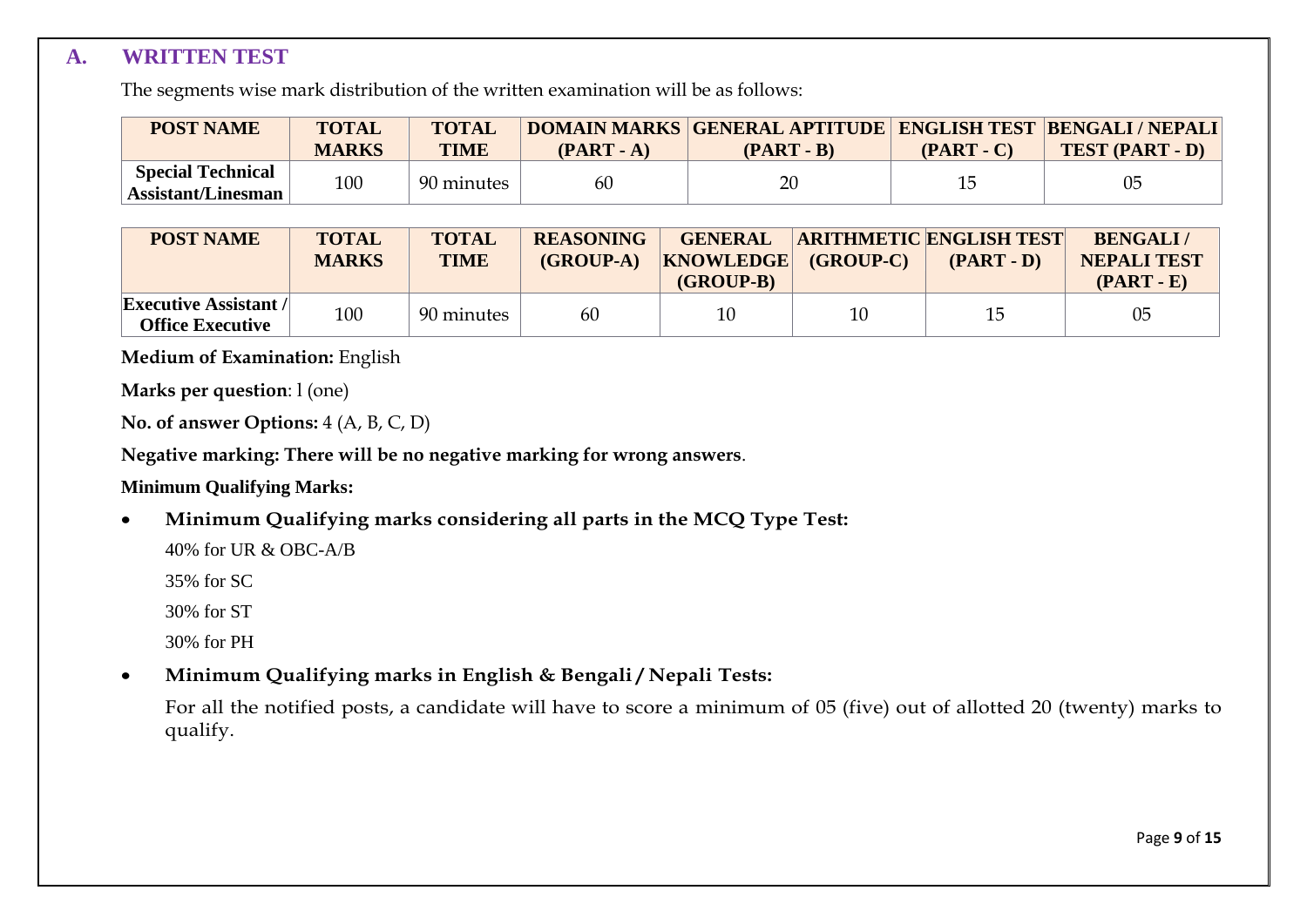#### **B. COMPUTER PROFICIECY TEST(CPT)**

The Computer Proficiency Test will be held only for the post of Office Executives and will consist of Microsoft Word, Microsoft Excel and Microsoft Power Point. The marks obtained in CPT will be added with those obtained in the written test for being considered for interview for the posts of Office Executive

Total Marks : 20

Total Time : 30 Minutes (for PWD candidates it will be 40 Minutes)

Qualifying Mark : 8

#### **C. STENOGRAPHY TEST**

The Computer Proficiency Test will be held only for the post of Executive Assistant.

Total Marks : 20<br>Total Time : 60 : 60 Minutes (for PWD candidates it will be 85 Minutes) Dictation Time : 10 Minutes Words  $\cdot$  800

Transcription Time: 50 Minutes (for PWD candidates it will be 75 Minutes)

Qualifying Mark : 8

Marks obtained in these tests will be added with those obtained in the written test for being considered for interview for the posts of Office Executive & Executive Assistant.

#### **D. PERSONAL INTERVIEW**

Total Marks in the Personal Interview: 25

There will be no qualifying marks for the Interview. However, the marks secured in the Interview will be added during the time of preparation of Final Merit List

#### **OTHER CONDITIONS**

Selected candidates must also qualify in the Pre-employment Medical Examination as per prescribed rules of the Company. The decision of WBSETCL pertaining to Pre-Employment Medical Test report will be final and binding on the candidate.

The candidates will be appointed provisionally after being found medically fit. They are required to furnish a bond of  $\bar{\tau}$  50,000/- at the time of joining the Company and are required to serve the Company for a minimum period of 4 years from the date of joining including the Probation Period.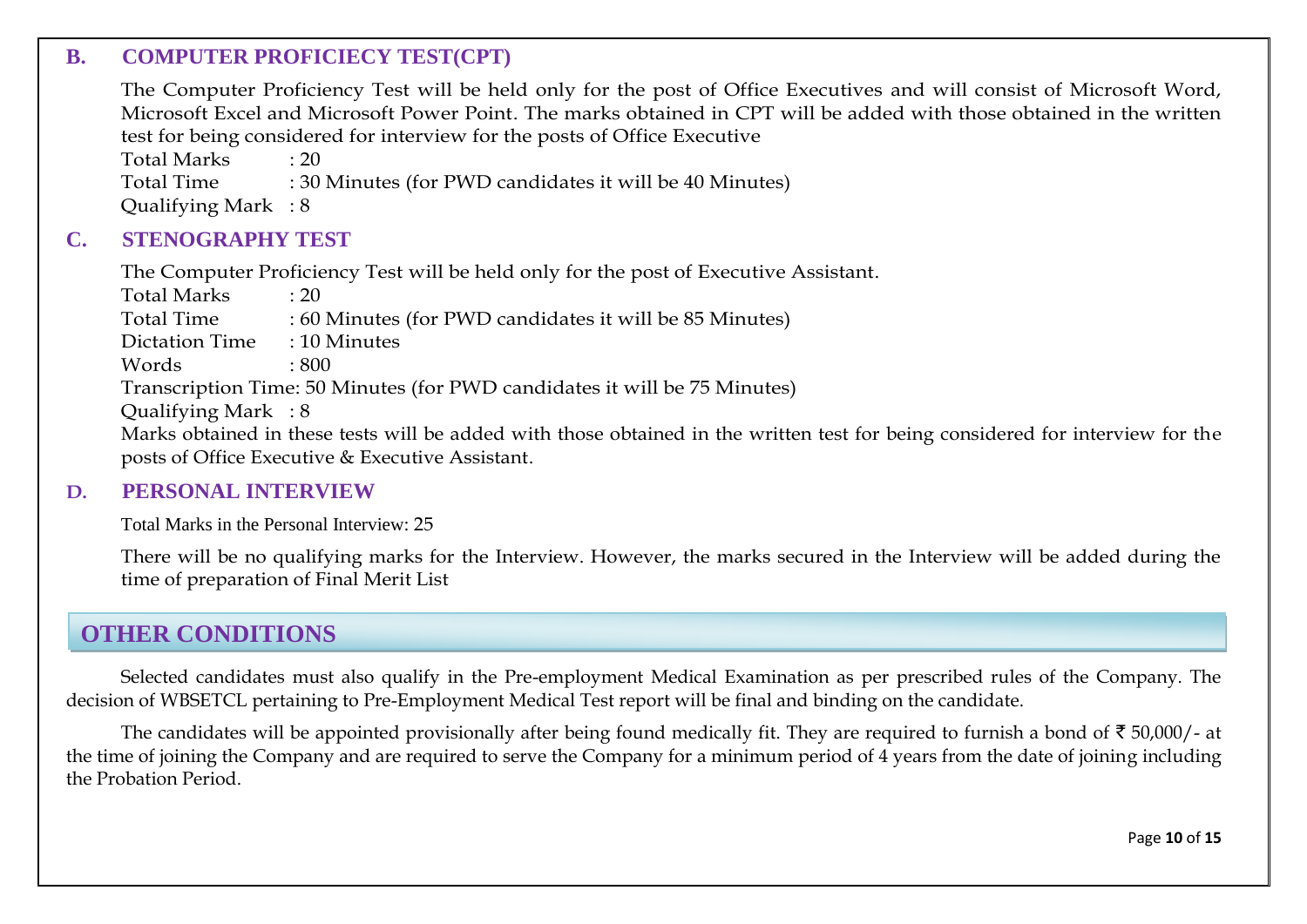All positions are transferable anywhere in West Bengal. Selected Candidates will be appointed in the regular Pay Band, initially on probation for a period of **one year**.

Candidates must have the ability to read, speak and write in **BENGALI / NEPALI** language.

## **HOW TO APPLY**

**Candidates must ensure that they possess requisite qualifications, as shown above in the Details of the Posts and fulfil all the required criteria before applying for the post.**

Eligible candidates will be required to apply online only from **19.12.2018 (11:00 A.M.) to 11.01.2019 (11:59 P.M.)** and no other mode of application shall be accepted. Before applying online, applicants must ensure that they have with them a valid E-mail ID, an active Mobile Number, all essential Educational Certificates, Caste Certificate, Physically Handicapped Certificate issued by medical board with not less than 40% disability, Sports Certificate (if seeking reservation under respective category), Experience details/Certificate and Proof of Identification.

The detail procedure of submitting online application is as follows:

- Click on the **"Career"** link of our Website: [www.wbsetcl.in](http://www.wbsetcl.in/) and then click on **"Apply online"** under the notification no. : **REC/2018/06**
- First time users will have to get themselves registered by clicking on **"New Registration"** and providing the requisite information. Applicants must ensure that they enter all details marked as mandatory **(\*),** otherwise they will not be able to proceed further. After providing the desired information, click on **"Save and Edit"** button, upon which the filled up information will be visible and the applicant will be allowed to edit / make any change in the application form. After being fully satisfied with entry details filled in the online application form, the applicant need to click on **"Submit"** button.
- After submission, Registration No. and Password will be generated and sent to the Applicants via SMS and E-mail to the Mobile Number and E-mail Id, provided by them.
- The applicants will have to login using the Registration No. and Password for uploading of scanned copy of coloured photograph and signature by clicking on the link '**Upload Photo and Signature**'. The size of Photograph and Signature should be up to 50 KB and 20 KB respectively in JPG or JPEG formats only. The system will not accept any size above the mentioned sizes and different format other than JPG and JPEG. Applicant has to make sure that the photograph and the signature are scanned in good quality and not taken by mobile. After successful upload of photograph and signature the applicant need to click on **"Submit"** button, after which the '**Fee Payment" or "Print Registration Slip"** link gets activated. Clicking on '**Fee Payment"** link

Page **11** of **15**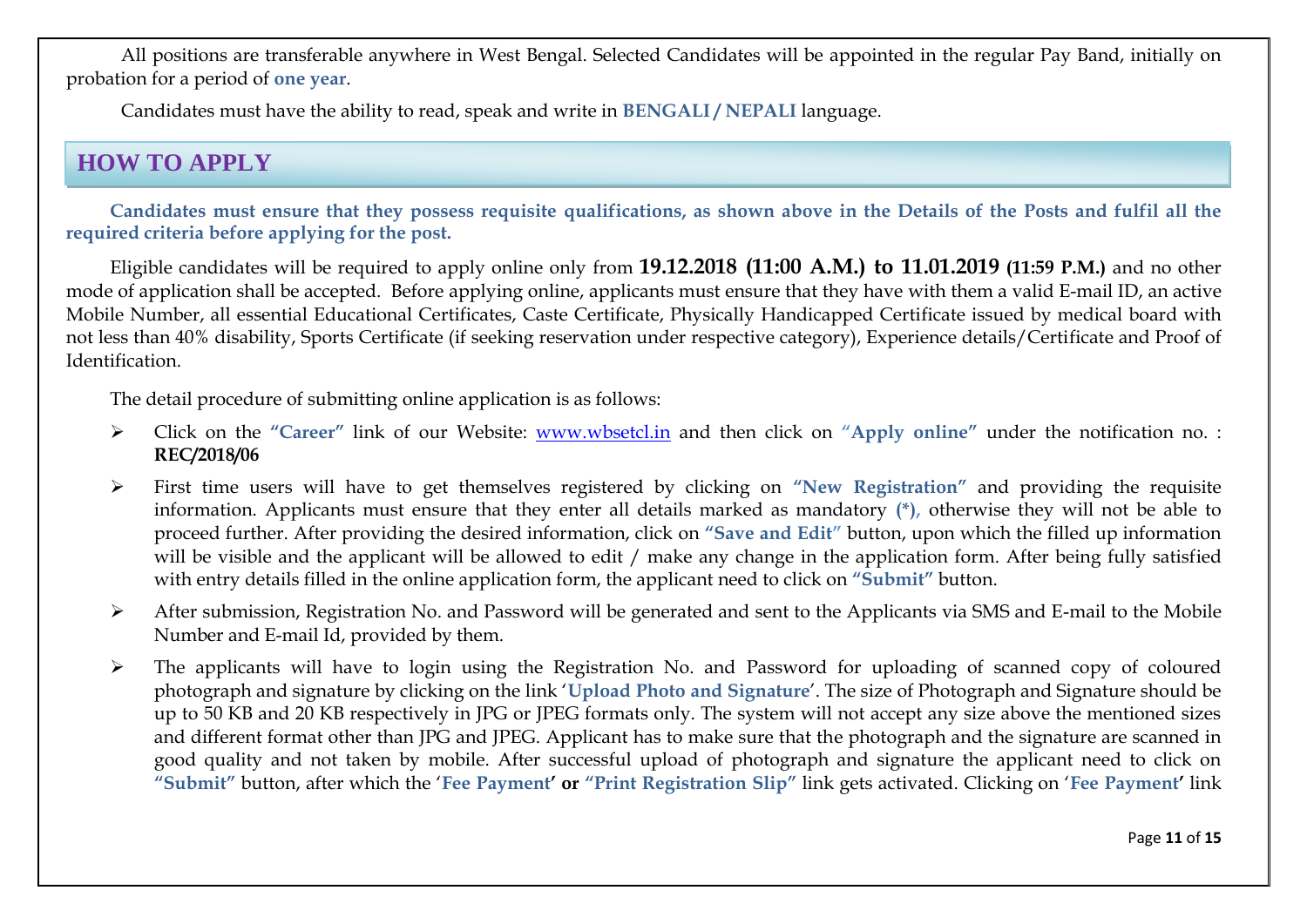will display the brief details of the candidate. The candidate will have to click on '**Proceed to Pay**' after verifying the displayed details, which will direct the applicant to the payment page.

- $\triangleright$  The applicants, who are exempted from payment of the Application Fees, will be able to take print out of the Registration Slip by clicking on the **"Print Registration Slip"** button. The other candidates will have to pay the required Application Fees following the procedure as mentioned in the **"APPLICATION FEE & MODE OF PAYMENT"** segment, after which they can proceed to take the print out of the Registration Slip.
- $\triangleright$  For any query, the applicants may send their queries to the Email Id or contact at the WBSETCL helpline number mentioned at the end of this Notification.

#### **APPLICATION FEE & MODE OF PAYMENT:**

The Unreserved, OBC-A, OBC-B and Ex-Serviceman (UR / OBC-A & OBC-B) candidates are required to pay non-refundable Application Fee of **Rs. 250/- (Rupees Two Hundred and Fifty only)** for all the posts mentioned above. SC, ST and PWD candidates are exempted from Payment of Application Fees. The applicants for the post of **Office Executive and Stenographer (renamed as Executive Assistant)** against Notification No REC/2016/01, who appeared in the Written Test, held on 27.03.2016 are also exempted from Payment of Application Fees.

Canara Bank has been authorized to collect the application fee through Payment Gateway Service only. Candidates would be required to pay using Debit Card / Credit Card / Net Banking and other modes as made available to them in the Payment Gateway of the said Bank. Upon successful payment of Application Fees (as applicable) a system generated **Registration Slip** will be generated, which shall be the sole acknowledgement for application submission by the candidate. A summarized process flow is given below:

- STEP A: Candidates upon registering themselves at the WBSETCL recruitment portal and verifying their eligibility based on own submission, shall be directed to Canara Payment Gateway Service, as required, using which eligible candidates can make payment of application fees through Debit Card / Credit Card / Net Banking.
- STEP B: On successful payment of Application Fees, candidates shall be provided with a system generated confirmation slip. Candidates are to take a printout of the system generated Registration Slip and retain a copy for future reference, as acknowledgement of application submitted.

#### **Please Note:**

- All applicable commission / transaction charges including taxes, levied by the banker, will have to be remitted by the applicant.
- Fee once paid shall not be refunded under any circumstances. Candidates are, therefore, requested to verify their eligibility and information furnished during submission of application before paying the Application Fees.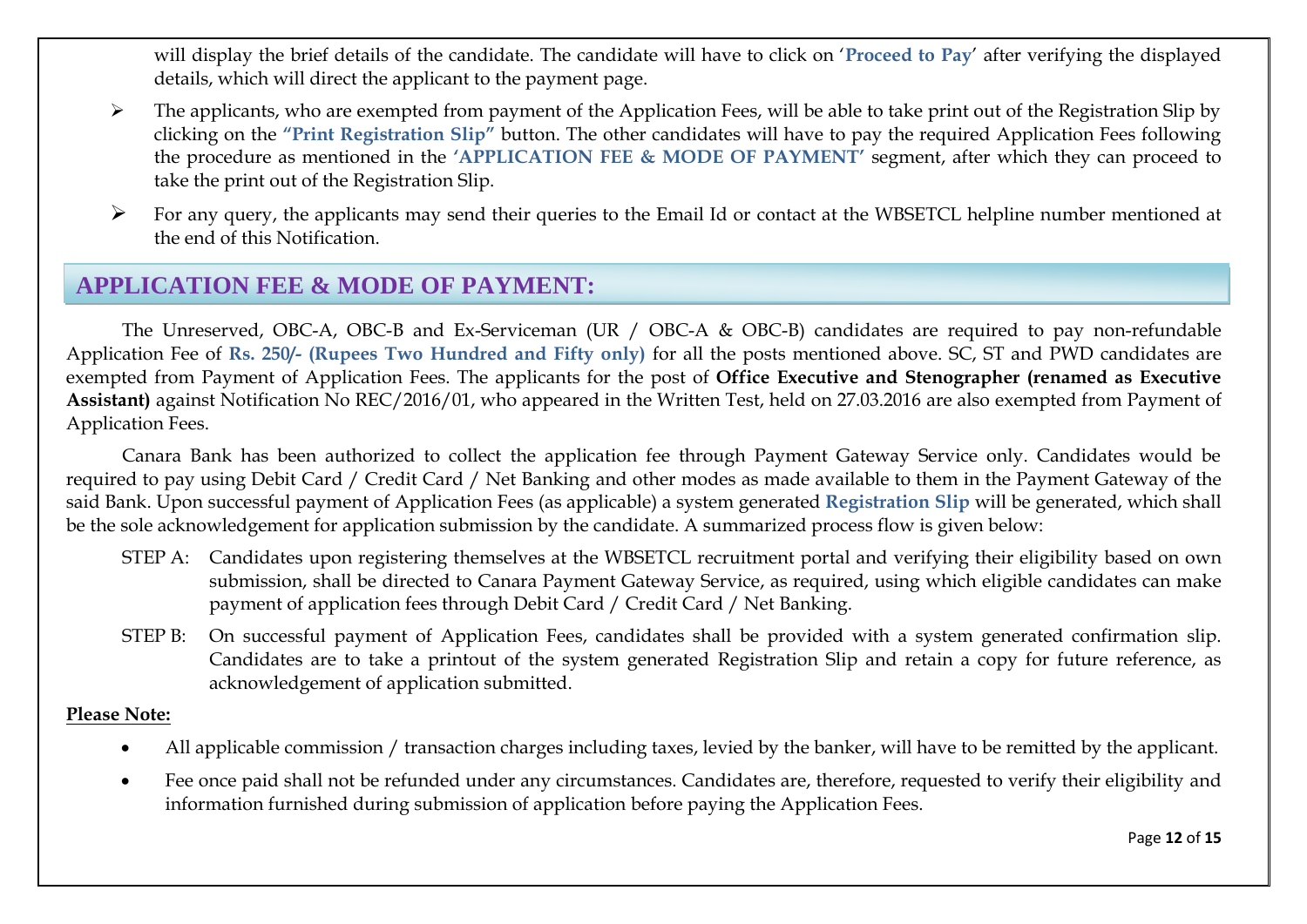- Candidature of any applicant, who registers oneself at the WBSETCL recruitment portal but fails to deposit the Application Fee within the midnight of **11.01.2019**, shall be summarily rejected. Candidates are required to complete the entire process of submission of application and deposition of application fee to the bank within the aforesaid date positively.
- The WBSETCL shall not be responsible for any technical issues arising with payment of application fees.
- Application Fee shall not be collected by any other mode.

## **GENERAL INSTRUCTIONS**

- Candidates are requested to ensure that they fulfil the Eligibility Criteria on the date of eligibility i.e. as on 01.01.2018.
- $\triangleright$  While applying for the above posts, the applicant must ensure that he / she fulfils the eligibility criteria including academic and professional qualifications as per the NOTIFICATION and other norms mentioned above as on the specified dates. In case it is detected at any stage of recruitment / selection that a candidate does not fulfil the eligibility norms and / or that he / she has furnished any incorrect / false / wrong information or has suppressed any material fact(s), his / her candidature will automatically stand cancelled. If any of the above shortcoming(s) is / are detected even after appointment, his / her services are liable to be terminated.
- Wherever SGPA/DGPA/CGPA or letter grade in a degree is awarded, equivalent percentage of marks should be indicated in the application (online) as per norms adopted by University / Institute.
- Category i.e. SC / ST / OBC (A) / OBC (B) / Physically Challenged / Ex-Serviceman /Meritorious Sportspersons once entered at the time of online registration shall not be allowed to be changed under any circumstances and no benefits of other category will be admissible later on.
- Candidates employed in **Govt. Departments / PSUs / Autonomous Bodies** have to produce **No Objection Certificate** at the time of interview otherwise their candidature may be cancelled at that stage.
- $\triangleright$  Application Form not properly filled in or incomplete in any respect or without requisite documents would be summarily rejected. Intentional suppression of any material fact will also be similarly dealt with.
- Fees once paid will not be refunded under any circumstances. No other mode like Postal Order/Pay Order/Demand Draft etc. for submission of application fees will be accepted.
- $\triangleright$  One Candidate can apply for one post only under this notification. Candidates applying for more than one post will not be considered as Written Test for all the post will be held on same day.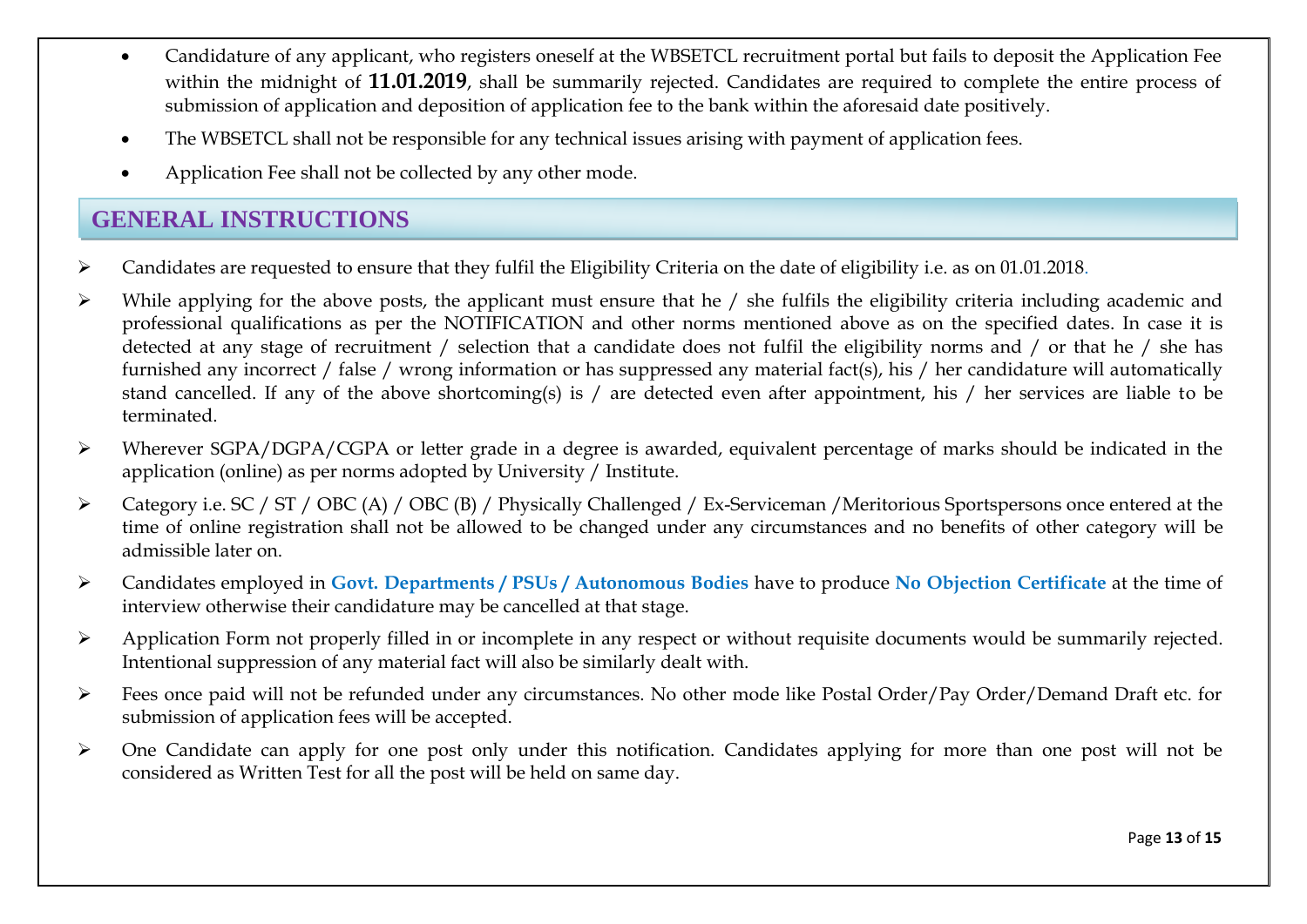- $\triangleright$  This is to be noted that mere submission of application or receipt of Admit Card / Call Letter or appearance in examination does not guarantee selection / appointment in the respective post. Selection of candidates will be made strictly based on merit position, available vacancy, verification of original documents / certificates and medical test.
- All information regarding examination schedule / admit card / interview call letters etc. shall be provided through e-mail or uploading on WBSETCL's website or via SMS. The responsibility of receiving, downloading and printing of admit card / interview call letter / any other information shall be of the applicants only. Candidates are advised to check their Email / SMS and visit WBSETCL's website ([www.wbsetcl.in\)](http://www.wbsetcl.in/) regularly. **WBSETCL will not be responsible for any loss of email due to invalid / wrong email ID provided by the applicant or for delay / non receipt of information if a candidate fails to access his / her mail / website in time**.
- The E-mail ID & Mobile number should be kept active till the completion of this recruitment process. Mobile No. & E-mail ID once given cannot be changed by the applicant under any circumstances.
- WBSETCL shall take no responsibility in case of failure in registration, failure to download Admit Card / Call Letter for appearing in the various stages of selection test.
- Issuing of Call Letters & subsequent test will be purely provisional without Verification of Documents. During the time of verification if it is found that any candidate does not fulfil the eligibility criteria, his candidature will stand cancel. Candidates called for Interview will be required to produce all original documents i.e. Age Proof, Proof of Essential Educational Qualification, Caste Certificate (if applicable) etc.
- Request for change of examination centre will NOT be entertained under any circumstances whatsoever.
- Candidates will be allowed to appear in the Written Test on production of the Admit Card, issued after being considered eligible as per their own declaration and any one of the Photo Identity Proof in original, such as Voter Card, PAN Card, Driving License, AADHAAR Card, Passport or the like.
- Mobile Phone, Scanner, Pager & Other IT Gadgets are strictly prohibited inside the Examination Centre of WBSETCL. At the time of Examination if any candidates found with these instruments than his / her candidature will stand cancelled whatever reasons may be.
- $\triangleright$  All questions will have to be answered on specially machine designed gradable answer sheets (OMR answer sheet). Answers are to be marked using blue / black ball point pen only on the 'OMR answer sheet'.
- Candidates can take their Question Booklet along with Duplicate Carbon Copy of the OMR for further reference after completion. Before leaving Examination Centre, the applicant should make sure that the signature of the WBSETCL representative, the invigilator & candidate's own signature are incorporated in the OMR sheet. If not then may please bring it to the notice of the room invigilator.